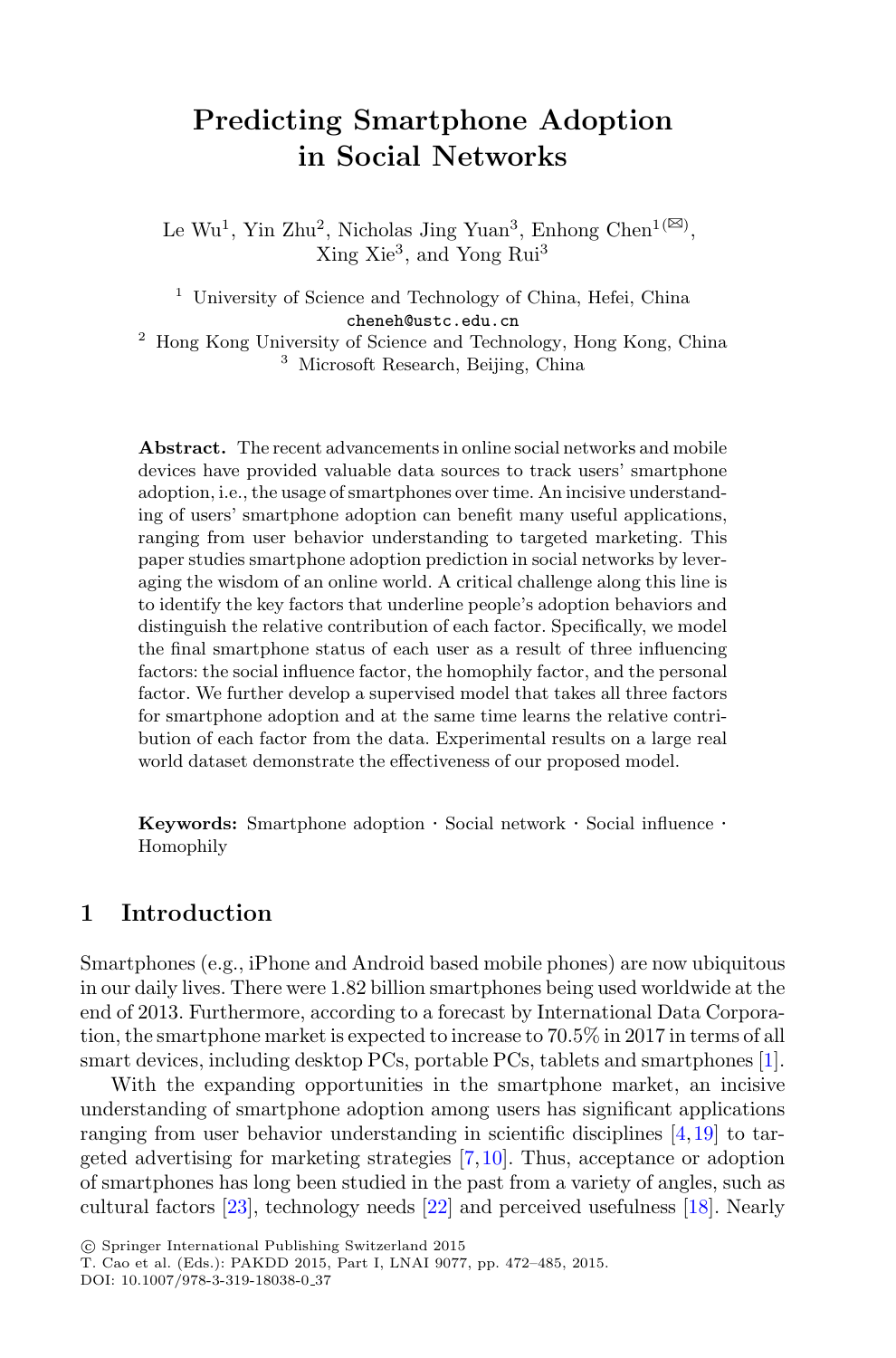all these studies were based on traditional survey based approaches, e.g., by surveying hundreds of people. With both the time and money costs of collecting data, few researchers have attempted to investigate the smartphone adoption within a large-scale social network.

Luckily, with the recent advancements of online social networks and smartphones, an increasing number of people are sharing their daily lives with friends on these platforms through smartphones. Due to the mobile nature of the login devices, these *mobilized social networks* record the smartphone footprints of users. To illustrate this, we provide the following example. *Weibo* (weibo.com) is the leading microblog service in China. When a user posts a message in *Weibo*, the platform forwards an enriched message to all of the user's followers as shown in Fig. [1,](#page-1-0) which includes the post message, the timestamp and the sending device (iPhone). This device information creates valuable data sources to track smartphone adoption within a large-scale social network.



**Fig. 1.** A sample post from Weibo

<span id="page-1-0"></span>As a matter of fact, even with the mobilized social network data, accurately understanding a user's smartphone adoption is still technically challenging from at least two aspects. On the one hand, there are various factors that underline person's decision-making process. How can we leverage them in a unified framework? Researchers have long identified three key factors for this process: the social influence factor that argues users are influenced by their social neighbors to make decisions [\[11](#page-13-5)[,25](#page-13-6)]; the homophily factor refers to linked users performing similar decisions [\[15](#page-13-7)]; and the personal factor states users have their own personalized preferences [\[29,](#page-13-8)[30\]](#page-13-9). On the other hand, though all these key factors help predict users' adoption behaviors, they lead to significantly different results [\[2](#page-12-3)[,14](#page-13-10)]. Accurately understanding and distinguishing the relative contribution of each factor is critically important to guiding the firm's marketing strategy. E.g., if the social influence is responsible for users' decisions, then it is effective for the firm to incentivize several seed customers to trigger a cascade of information diffusion [\[11](#page-13-5)]. If the homophily factor dominates, then the firm can identify new potential customers based on each user's neighbors' decisions. If the final adoption behavior is driven by the personal factor, a better idea is to select the targeted customers based on their historical preferences for marketing. Nevertheless, few previous methods have incorporated all these principal factors together for product adoption prediction. Therefore, how to leverage all these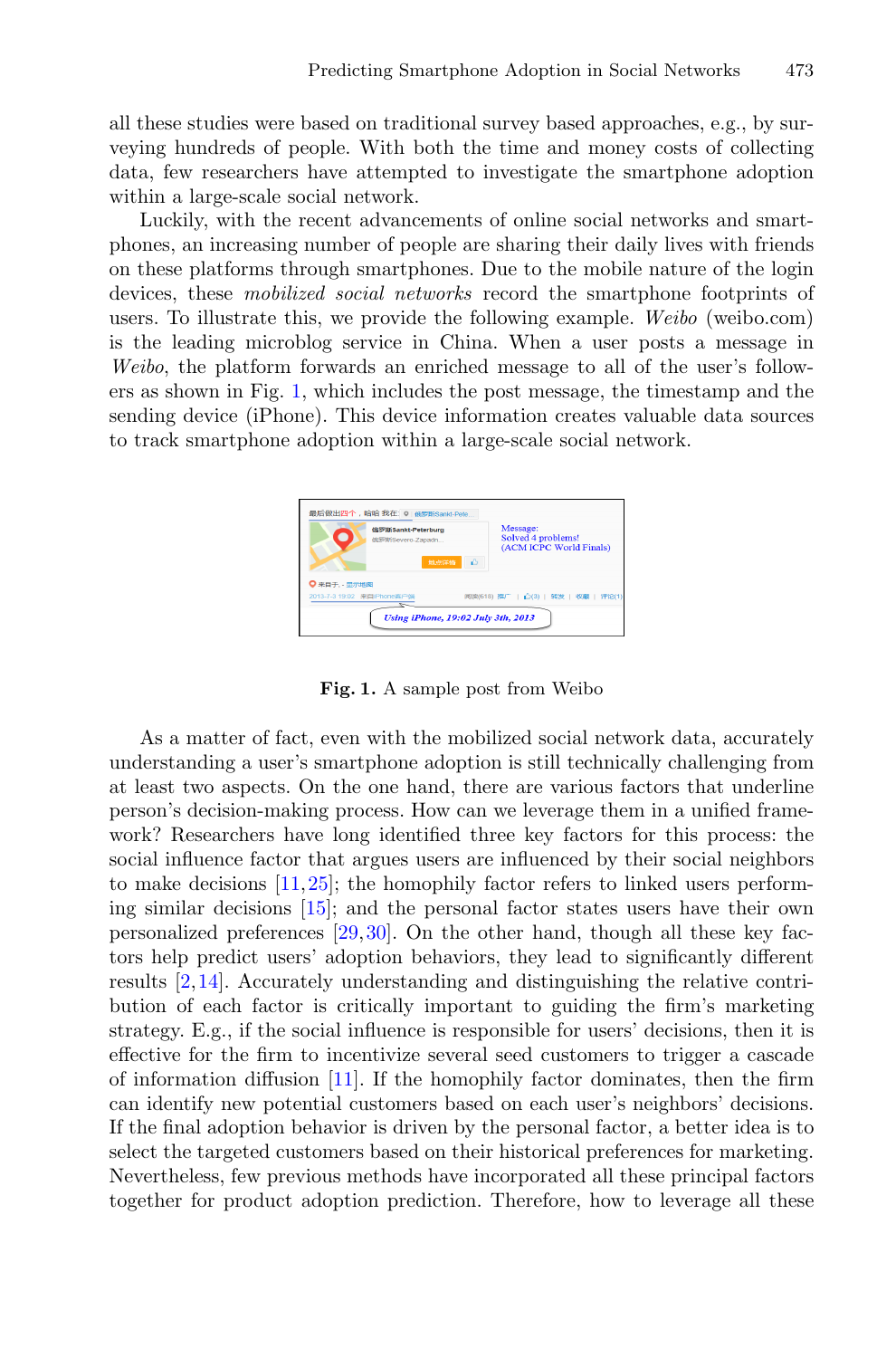key factors and distinguish them at the same time for smartphone adoption prediction remains pretty much open.

In order to solve both the data barrier and technical challenges mentioned above, in this paper, we propose a supervised machine learning model for smartphone adoption prediction. As a preliminary, we leverage a mobilized online social network to discover the smartphone usage patterns of a large group of networked users. Then, by borrowing the traditional user segmentation concept, we identify two groups of users based on their current smartphone status, i.e., potential first-time smartphone adopters and potential brand changers, respectively. After that, we develop a *S*upervised *H* omophily-*I* nfluence-*P*ersonality (SHIP) model for smartphone adoption prediction, in which the key factors that underline people's adoption are explicitly integrated. In fact, the proposed model can easily be extended to other product adoption tasks. Finally, the experimental results on 200K active mobile users show the effectiveness of our proposed model. To the best of our knowledge, this is the first comprehensive attempt to predict smartphone adoption from a social perspective with large-scale real world data.

### <span id="page-2-0"></span>**2 Data Description and Problem Definition**

Given a snapshot of a social network as a directed graph  $G = \langle U, F, \mathbf{T} \rangle$ , where the node set  $U = \{1, 2, ..., N\}$  is the users and F represents the relationships of users. **T** =  $[t_{ji}]_{N*N}$  is an edge strength matrix, where  $t_{ji}$  represents the tie strength from user j to user i. Specifically, if user i follows user j, then  $(i, j) \in F$ and  $t_{ji} > 0$ , otherwise  $t_{ji} = 0$ . Since we mainly focus on the smartphone adoption of users, for ease of later explanation, a *mobile post* is defined as a post that is sent from a smartphone, rather than a PC client or a tablet. If a user sends more than τ mobile posts in a time period, we regard him/her as a *mobile user*.

**Data Collection and Description.** During the data crawling process, we collected the post streams of nearly 235 thousand users from January 2013 to July 2013 from *Weibo*. For data cleaning, we only selected mobile users (i.e.,  $\tau = 10$  empirically) and their associated relations. After pruning, we still had nearly 200 thousand users, 15 million edges, and 45 million post streams. Now we introduce how to infer each user's smartphone status from the continuous post streams. Similar to many smartphone marketing research [\[1](#page-12-0)], we treat each quarter as a time slice and further split each user's device streams into two time slices, i.e., the first quarter (2013Q1) and the second quarter (2013Q2) of 2013. Then we take the most popular device brand as the smartphone status of the user at that time. Note that a user may use several smartphones during a time slot, however, it is reasonable to discard the infrequent uses of other smartphone brands since users prefer those phones that they use the most frequently. Table [1](#page-3-0) shows an example of the inferred smartphone status of two typical users.

**Problem Definition.** Generally, our goal is to predict the smartphone adoption status of users in time t based on the available data in the previous time  $t-1$ . In marketing research, a common practice is to first divide a broad target market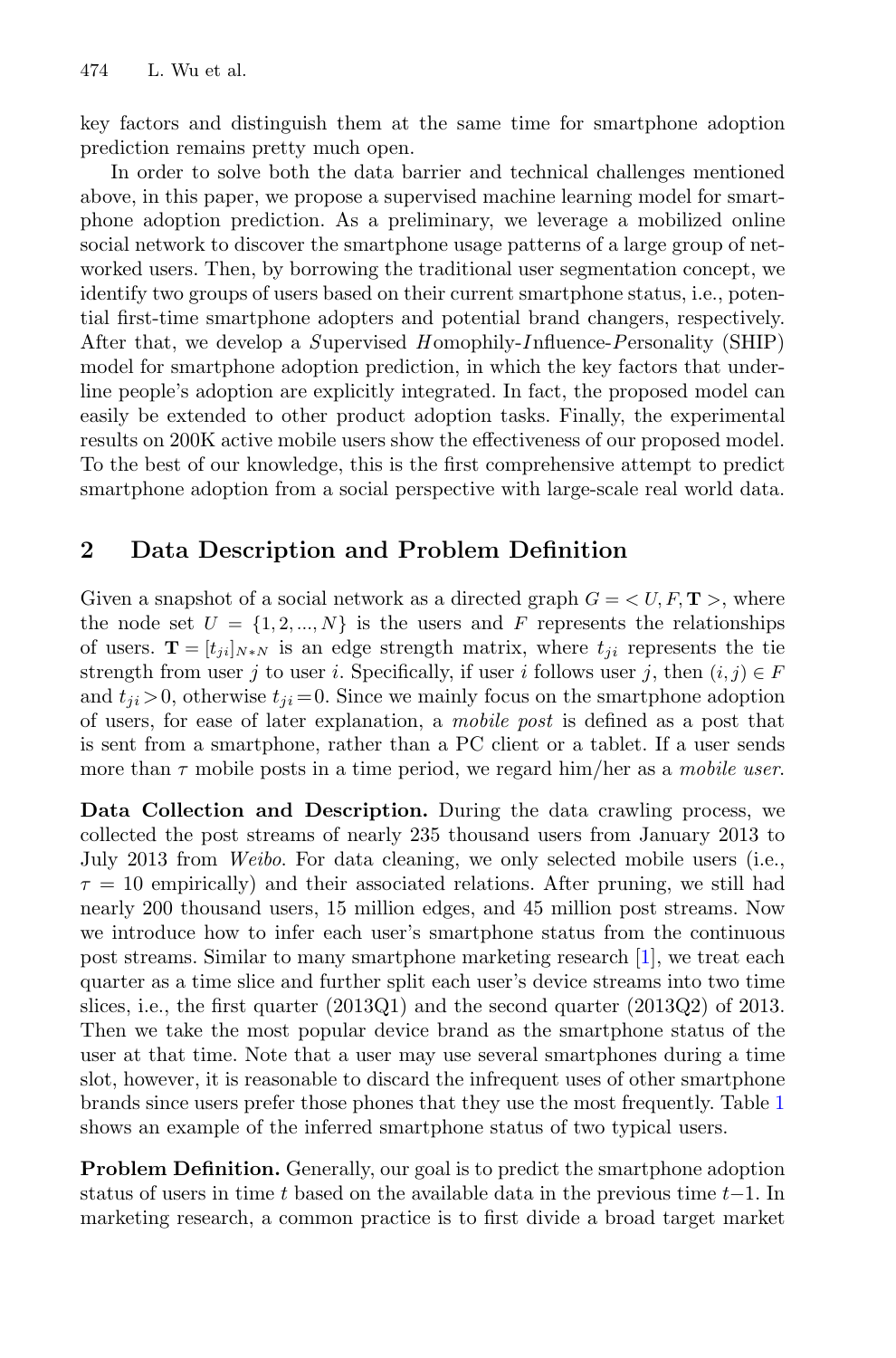<span id="page-3-0"></span>

| Alice  |                                                          |                                                                                                         |                             | <b>Bob</b> |                                              |                                                          |                                                              |
|--------|----------------------------------------------------------|---------------------------------------------------------------------------------------------------------|-----------------------------|------------|----------------------------------------------|----------------------------------------------------------|--------------------------------------------------------------|
|        |                                                          | Time slice Timestamp Sent device                                                                        |                             |            |                                              |                                                          | Device status Time slice Timestamp Sent device Device status |
| 2013Q1 | 20130211<br>20130212<br>$\cdots$<br>20130331             | Web Weibo<br>Web Weibo<br>$\cdots$<br>Web Weibo                                                         | $\implies$ Desktop   2013Q1 |            | 20130211<br>20130220<br>$\cdots$<br>20130331 | Nokia 5230<br>Nokia 5230<br>$\cdots$<br>Nokia 5230       | $\implies$ Nokia                                             |
| 2013Q2 | $\cdots$<br>20130421<br>20130425<br>20130428<br>$\cdots$ | $\cdots$<br>Web Weibo<br>Samsung Galaxy $S2 \implies$ Samsung   2013Q2<br>Samsung Galaxy S2<br>$\cdots$ |                             |            | $\cdots$<br>20130419<br>20130422<br>20130423 | $\cdots$<br>Nokia 5230<br>liPhone<br>liPhone<br>$\cdots$ | $\implies$ iPhone                                            |

**Table 1.** Examples of two typical users' post device streams in Weibo

into subsets of consumers and then design strategies to target each group of consumers. Following this approach, we divided users into two groups based on their smartphone status in <sup>t</sup>−1: potential first-time smartphone buyers and potential brand changers. The potential brand changers are those who have already used a smartphone in  $t-1$  and their next action is deciding whether to change brands in t. E.g., as illustrated in Table [1,](#page-3-0) *Bob* is a potential brand changer as he had the *Nokia* smartphone in 2013Q1 (i.e., time  $t-1$ ). We regard those who do not use any smartphone in <sup>t</sup>−1 as potential first-time smartphone buyers. This assumption may not be accurate when applied to each person, but the overall trend is well supported by the high penetration of mobilized social networks in our everyday life. *Alice* is a potential first-time buyer as shown in Table [1.](#page-3-0) After segmenting users into these two groups, we set the target for each group as follows:

**Task 1: First-time Buying Prediction.** If a user is a potential first-time buyer in  $t-1$ , we predict whether she/he will buy a particular brand b in time t or not.

**Task 2: Brand Change Prediction.** If a user is a potential brand changer in time <sup>t</sup>−1, we predict whether this user will change to another brand in the next time period t.

We next assigned a label to each user based on the group information and the smartphone adoption status in t. E.g., *Alice* is a member of Task 1 and buys a Samsung in  $t$ , so she is a positively labeled user if we focus on predicting whether she will buy a *Samsung*. *Bob* is a positively labeled user in Task 2 as he changed from *Samsung* to *iPhone* in t. In summary, after user segmentation and label assignment for each task, these two tasks can be summarized in a unified prediction problem: Given a snapshot of a directed social network  $G =$  $\langle U, F, T \rangle$  with a positively labeled user set UP and a negatively labeled user set UN in time <sup>t</sup>, our goal is to predict the labels of all unknown users at time <sup>t</sup> as accurate as possible. In the next section, we focus on the model.

#### **3 The Proposed SHIP Model**

Researchers have long converged on the idea that there are three principal factors that drive people's adoption decisions: the social influence factor and the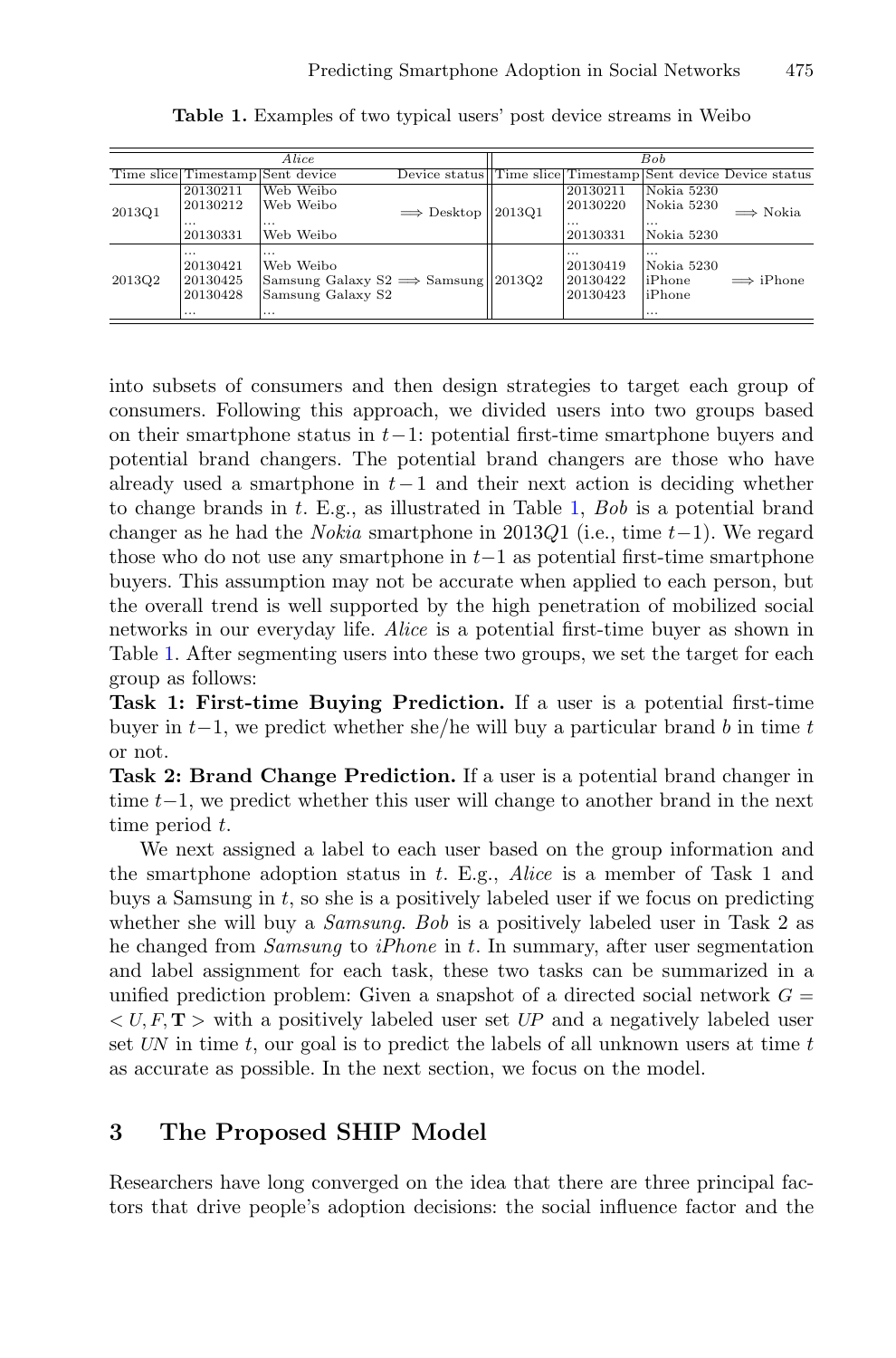homophily factor that lead to correlated user behaviors among linked users and the personal factor that states users' unique preferences [\[15,](#page-13-7)[25](#page-13-6)[,29](#page-13-8)]. Obviously, each of these three factors can exploit a specific part of users' decisions. In addition, as illustrated before, different factors result in significantly different marketing strategies  $[2,14]$  $[2,14]$ . Thus, simply aggregating all these factors for prediction will not be the best choice. A better idea is to distinguish the relative effect of each factor in the decision making process. In the following, we propose a *S*upervised *H* omophily-*I* nfluence-*P*ersonlity (SHIP) model that can automatically learn the contribution of each factor for users' smartphone adoption. Next we describe how to construct the SHIP model step by step.

<span id="page-4-0"></span>**Overview of Smartphone Adoption Function.** For each user *i*, we explicitly model the smartphone adoption status  $p_i$  as a combination of the three key factors:

$$
p_i = (1 - \alpha) \sum_{j \in F_i} t_{ji} [(1 - \beta) p_j + \beta u_{ji}] + \alpha b_i,
$$
 (1)

where  $p_i$  is the predicted smartphone adoption probability that ranges from 0 to 1.  $F_i$  are the users that i follows in this network.  $t_{ji}$  represents the strength between *i* and *j*. If *i* follows *j*, then  $t_{ji} = \frac{1}{|F_i|}$ , otherwise  $t_{ji} = 0$ . We have two parts in this equation, the first part captures the social network effect (including social influence and homophily) and the second part  $(b_i)$  mimics the personal bias. Specifically, for user i and any user j that i links  $(j \in F_i)$ , i's adoption probability  $p_i$  is balanced by the influence of j's adoption status  $p_j$  (social influence) and the homophily effect  $u_{ii}$ , where  $\beta$  controls the relative contribution of these two factors in social networks.  $\alpha$  ( $0 \leq \alpha \leq 1$ ) is a parameter that controls the relative effect of the social network and personal bias. The larger the  $\alpha$ , the more personal preference plays a role in the task.

Since for each pair of linked users, we have a vector  $e_{ii}$  that captures the various features between them, we model the homophily, i.e., the similarity between each pair of linked users as:

$$
u_{ji} = s(\boldsymbol{w} \cdot (\boldsymbol{e_{ji}})) = s(\sum_{k} w_k \times e_{jik}), \qquad (2)
$$

<span id="page-4-1"></span>where  $e_{ijk}$  is the k-th element of  $e_{ji}$ . Similarly, for each user i, we have  $x_i$ , which captures her various characteristics. Then the personal bias can be defined as:

$$
b_i = s(\boldsymbol{v} \cdot x_i) = s(\sum_k v_k \times x_{ik}).
$$
\n(3)

In the above two equations,  $s(l)$  can be set as any monotonically increasing function. As  $\forall i \in U, 0 \leq p_i \leq 1$ , for fair comparison of the different effects, these values are better ranges in  $[0, 1]$ . Thus, a natural idea is to set  $s(l)$  as a logistic function  $s(x) = \frac{1}{1+e(-x)}$ .

Note that the proposed smartphone adoption probability function  $(Eq.(1))$  $(Eq.(1))$  $(Eq.(1))$ has close relationship with the recent progress in supervised random walk based models. These models incorporated the node and edge features to supervise the random walk process for node classification tasks [\[3](#page-12-4)[,28](#page-13-11)]. E.g., the works of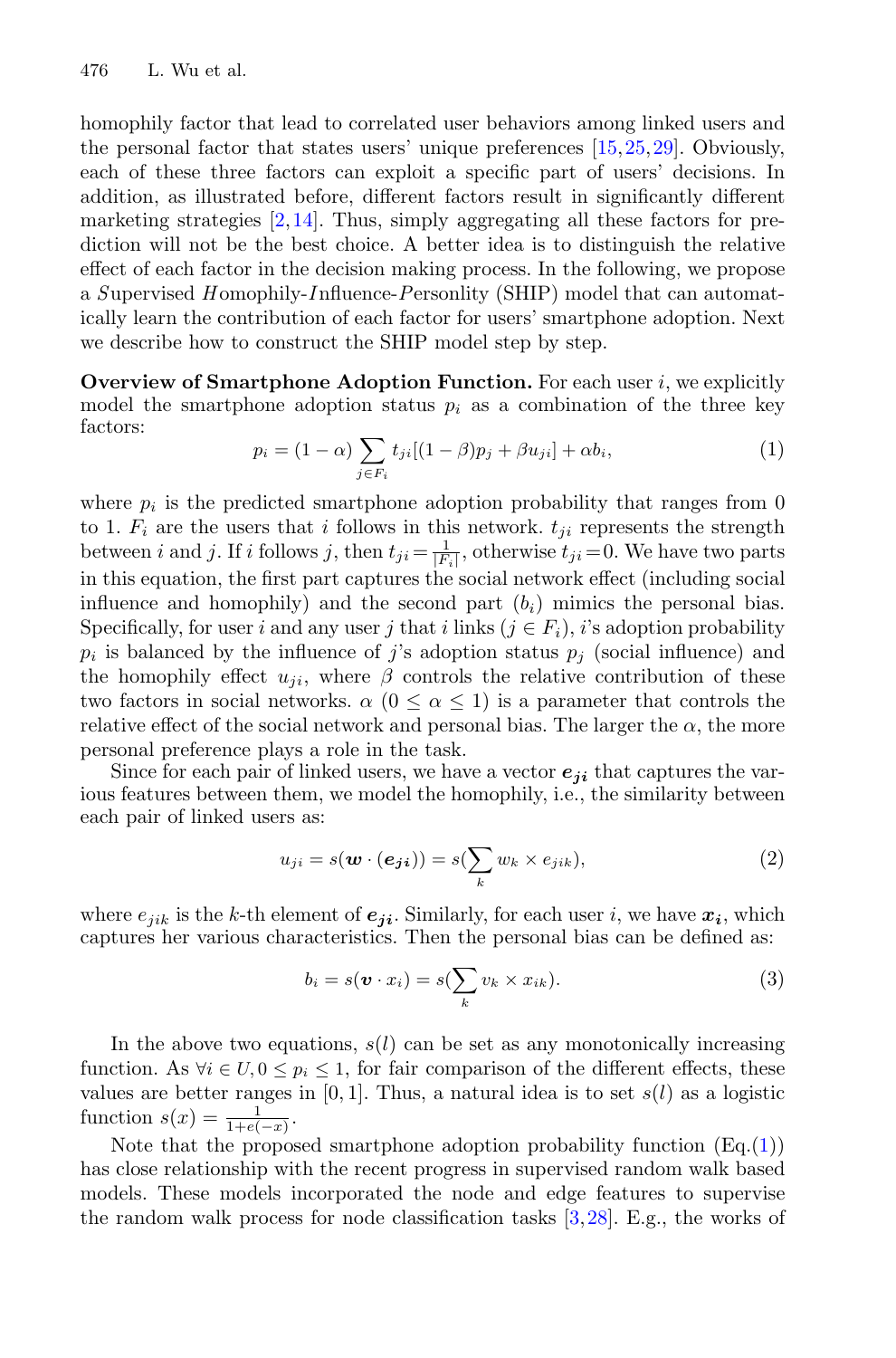[\[3](#page-12-4)] utilized the social influence factor and [\[28](#page-13-11)] further extended this work by incorporating the personal bias. Nevertheless, the homophily factor is neglected by all these previous works in the modeling process, while we explicitly depict the homophily factor between each pair of linked users. In other words, the previous works for node classification can be seen as special cases of our models, e.g., our work is reduced to the models proposed by Zeng et al. when excluding the homophily factor [\[28\]](#page-13-11).

**Optimization Function Construction.** Based on Eq. [\(1\)](#page-4-0) , in order to get the final label preference  $p_i$  for each user i, we have to learn four parameters  $\theta = [\alpha, \beta, \mathbf{w}, \mathbf{v}]$  in the training process. As we have a set of users' labels in the training data at time  $t$ , an intuitive idea is to train a supervised model that automatically learns the parameters  $\theta$  such that all labeled positive users in the training data have larger probabilities than the labeled negative ones. Next, we model the objective learning function as:

$$
\min_{\boldsymbol{\theta}} L = \sum_{i \in UP} \sum_{j \in UN} h(p_j - p_i) + \lambda [\boldsymbol{w}' \boldsymbol{w} + \boldsymbol{v}' \boldsymbol{v}], \tag{4}
$$

<span id="page-5-0"></span>where the first term models the goodness for fitting the data and the second term controls model complexity. Since  $j$  is a negatively labeled user and  $i$  a positively one, the larger the  $p_i$  the better and the smaller the  $p_i$  the better. Based on the above, we empirically set  $h(x)$  as:

$$
h(x) = \begin{cases} 0 & \text{if } x < 0\\ \frac{1}{1+e^{-cx}} & \text{if } x \ge 0. \end{cases}
$$
 (5)

Thus if  $p_i - p_i > 0$ , the loss value is about 1. Otherwise, it approximates to zero.

<span id="page-5-2"></span>**Model Learning.** We apply the power iteration method to solve the optimization problem in Eq. $(4)$  [\[17](#page-13-12)]. Specifically, we write the derivatives of each parameter of  $\theta$  as:

$$
\frac{\partial L}{\partial \alpha} = \sum_{i,j} \frac{\partial h(\delta_{ij})}{\partial \delta_{ij}} \left(\frac{\partial p_j}{\partial \alpha} - \frac{\partial p_i}{\partial \alpha}\right), \qquad \frac{\partial L}{\partial \mathbf{w}} = \sum_{i,j} \frac{\partial h(\delta_{ij})}{\partial \delta_{ij}} \left(\frac{\partial p_j}{\partial \mathbf{w}} - \frac{\partial p_i}{\partial \mathbf{w}}\right) + 2\lambda \mathbf{w},
$$
\n
$$
\frac{\partial L}{\partial \beta} = \sum_{i,j} \frac{\partial h(\delta_{ij})}{\partial \delta_{ij}} \left(\frac{\partial p_j}{\partial \beta} - \frac{\partial p_i}{\partial \beta}\right), \qquad \frac{\partial L}{\partial \mathbf{v}} = \sum_{i,j} \frac{\partial h(\delta_{ij})}{\partial \delta_{ij}} \left(\frac{\partial p_j}{\partial \mathbf{v}} - \frac{\partial p_i}{\partial \mathbf{v}}\right) + 2\lambda \mathbf{v}.
$$
\n(6)

According to Eq. [\(1\)](#page-4-0) of the predicted adoption rate, we have:

<span id="page-5-1"></span>
$$
\frac{\partial p_i}{\partial \alpha} = -\sum_{j \in F_i} t_{ji} [(1 - \beta) p_j + \beta u_{ji}] + (1 - \alpha) \sum_{j \in F_i} t_{ji} (1 - \beta) \frac{\partial p_j}{\partial \alpha} + b_i,
$$
  
\n
$$
\frac{\partial p_i}{\partial \beta} = (1 - \alpha) [\sum_{j \in F_i} t_{ji} [-p_j + (1 - \beta) \frac{\partial p_j}{\partial \beta} + u_{ji}]], \qquad \frac{\partial p_i}{\partial \mathbf{w}} = (1 - \alpha) [\sum_{j \in F_i} t_{ji} [(1 - \beta) \frac{\partial p_j}{\partial \mathbf{w}} + \beta \frac{\partial u_{ji}}{\partial \mathbf{w}}]],
$$
  
\n
$$
\frac{\partial p_i}{\partial \mathbf{v}} = (1 - \alpha) \sum_{j \in F_i} t_{ji} [(1 - \beta) \frac{\partial p_j}{\partial \mathbf{v}}] + \alpha \frac{\partial u_i}{\partial \mathbf{v}}.
$$
\n(7)

Now it is easy to determine the remaining derivative of  $\frac{\partial u_{ji}}{\partial w}$  and  $\frac{\partial b_i}{\partial v}$ .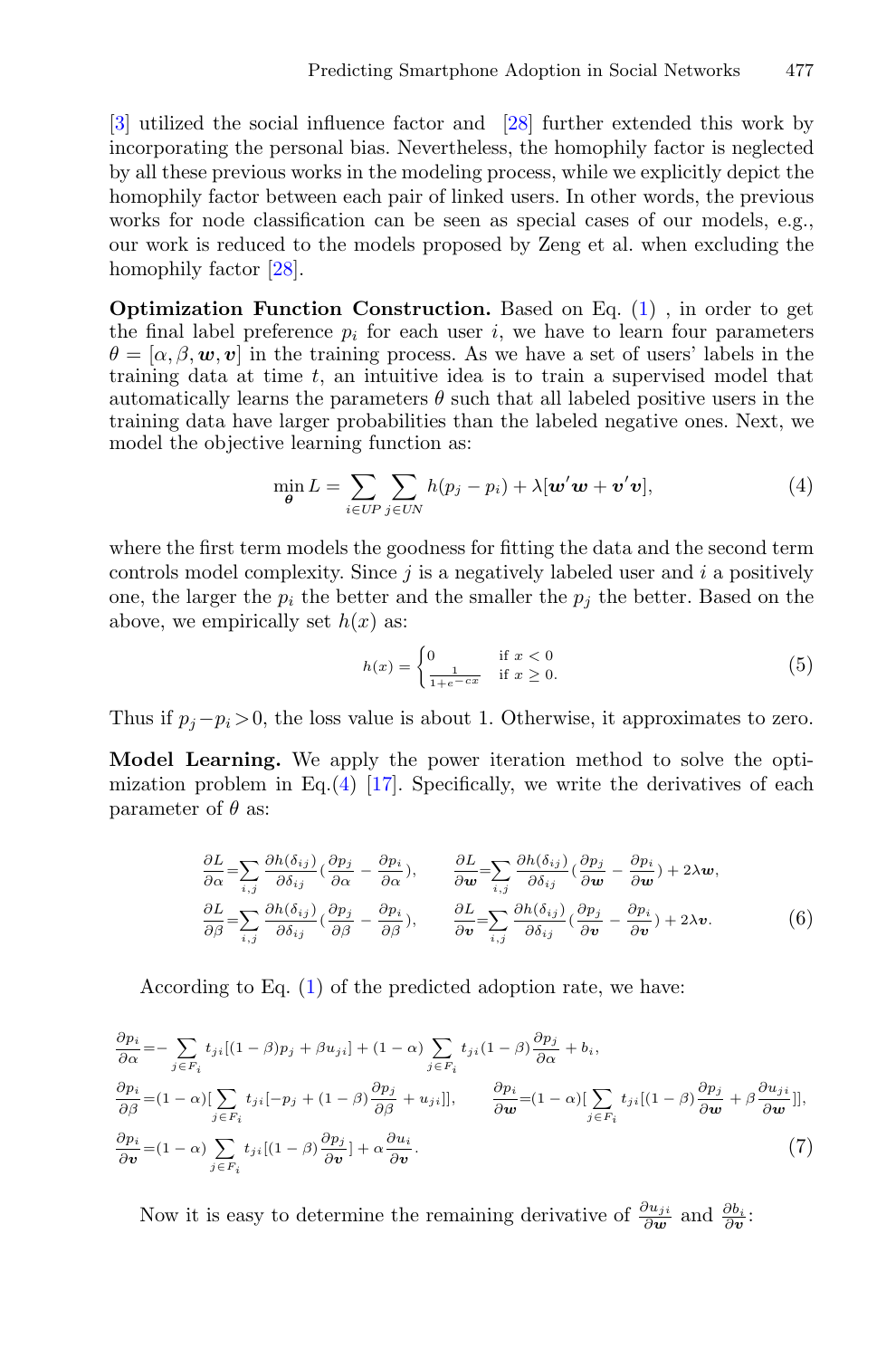**Algorithm 1.** Parameter Learning Process for the Proposed SHIP Model

Initialize 
$$
\alpha^0 = \beta^0 = 0.5
$$
, **w**, **v** and **p**<sup>0</sup> with small positive values;

\nfor  $k = 1; k \leq K; k + +$  do

\n $//Part 1: Given \theta^{(k-1)} = [\alpha^{(k-1)}, \beta^{(k-1)}, \mathbf{w}^{(k-1)}, \mathbf{v}^{(k-1)}],$  calculate  $\mathbf{p}^k$ ;

\nwhile *not converged for*  $\mathbf{p}^k$  **do**

\n $\begin{bmatrix}\n\mathbf{or} each user \mathbf{i} \in U \mathbf{do} \\
\mathbf{or} each user \mathbf{i} \in U \mathbf{do}\n\end{bmatrix}$ 

\n $//Part 2: Given \mathbf{p}^k$ , calculate the following equations;

\nwhile *not converged* **do**

\nfor *each user*  $i \in U$  **do**

\n $\begin{bmatrix}\n\mathbf{or} each user \mathbf{i} \in U \mathbf{do} \\
\mathbf{or} \mathbf{co}(\mathbf{i})\n\end{bmatrix}$ 

\n $//Part 3: Given \mathbf{p}^k$ , calculate  $\theta^k$  based on Eq.(6);

\n $\alpha^k = \alpha^{(k-1)} - step\_size * \frac{\partial^k L}{\partial \alpha}$ ,  $\mathbf{w}^k = \mathbf{w}^{(k-1)} - step\_size * \frac{\partial^k L}{\partial \mathbf{w}}$ ;

\n $\beta^k = \beta^{(k-1)} - step\_size * \frac{\partial^k L}{\partial \beta}$ ,  $\mathbf{v}^k = \mathbf{v}^{(k-1)} - step\_size * \frac{\partial^k L}{\partial \mathbf{v}}$ ;

\nReturn  $\mathbf{p}^K, \theta^K = [\alpha^K, \beta^K, \mathbf{w}^K, \mathbf{v}^K]$ ;

$$
\frac{\partial u_{ji}}{\partial w} = \frac{\partial s(w \cdot e_{ji})}{\partial e_{ji}} e_{ji}, \qquad \frac{\partial b_i}{\partial v} = \frac{\partial s(w \cdot x_i)}{\partial (w \cdot x_i)} x_i
$$
(8)

<span id="page-6-0"></span>**Convergence Analysis.** Algorithm [1](#page-6-0) shows the entire optimization process of our proposed model. There are two power iterations as shown in Part 1 (Eq. [\(1\)](#page-4-0)) and Part 2 (Eq. [\(7\)](#page-5-1)) of the algorithm. For all of these equations, they could be rewritten as a unified form as  $z_i = (1 - d) \sum_{k \in F_i} t_{ki} z_k + dy$ . This unified representation defines a linear system problem and its closed form is  $\mathbf{Z} = \alpha(\mathbf{I} - \mathbf{I})$  $(1 - \alpha)\mathbf{T}$ <sup>-1</sup>**Y**. This closed form satisfies the convergence condition of Gauss-<br>Soidal iterative method [16]. In conclusion, all of the iterations can be solved in Seidel iterative method [\[16](#page-13-13)]. In conclusion, all of the iterations can be solved in linear time with a convergence guarantee.

#### **4 Experiments**

#### **4.1 Experimental Settings**

We conduct experiments on the collected Weibo data as described in Section [2.](#page-2-0) We focus on predicting smartphone adoption in 2013Q2 (time  $t$ ) based on the smartphone status in 2013Q1 (time  $t-1$ ). Given a snapshot of the social network, for each task, we randomly split users into five equal parts and each time we select 80% of the users as labeled users for training and the remaining 20% users are used for prediction. We conduct five-fold cross validation and report the average results. In fact, we only choose the leading four brands (i.e., iPhone, Samsung, Nokia and Xiaomi) in Task 1 for prediction as the remaining brands take less than 1% market share. The detailed data statistics can be found in Table [2.](#page-7-0) As shown in this table, the data is very unbalanced, for most tasks, the number of negative records is much larger than that of the positive records.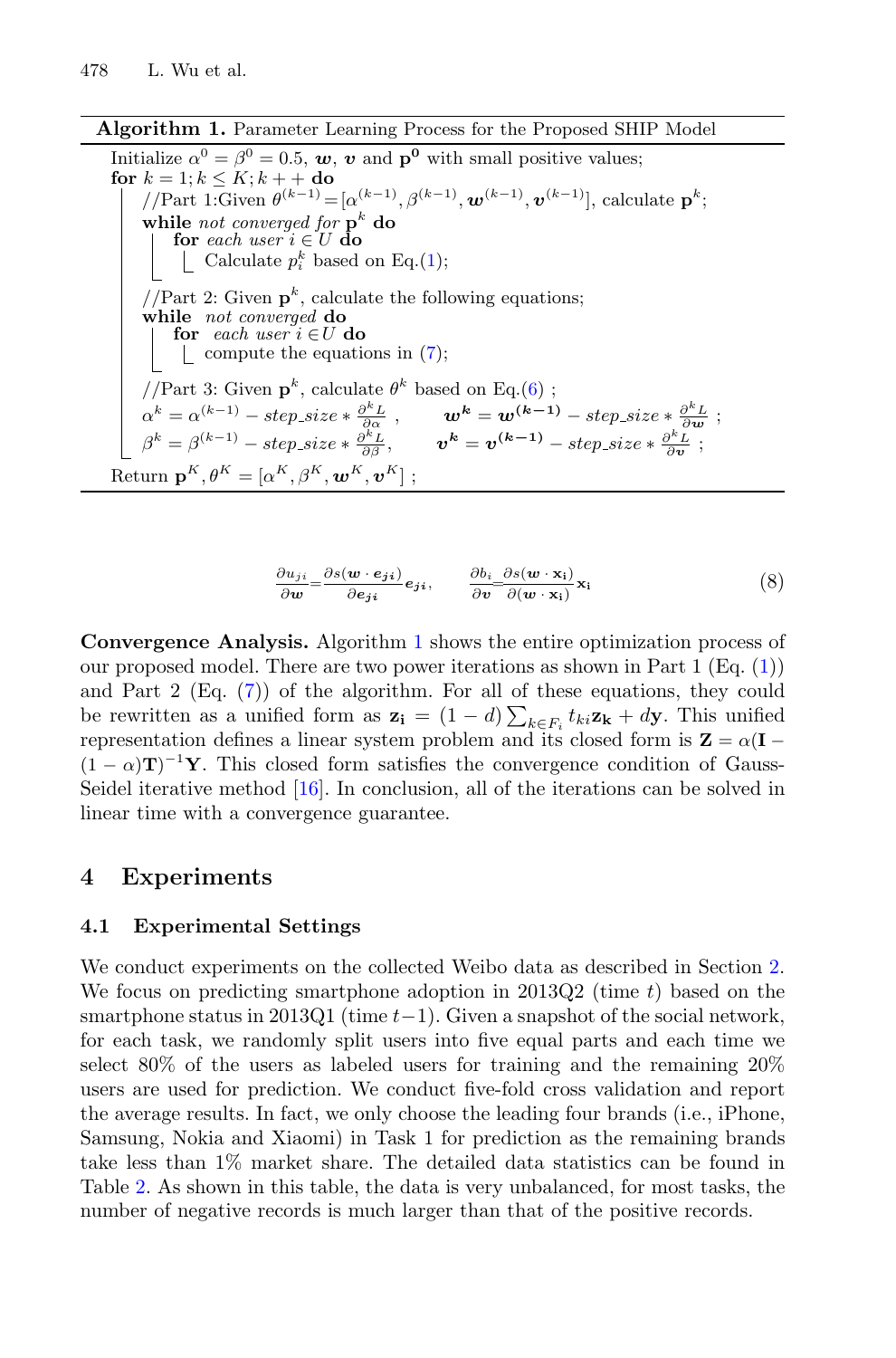| Task            | Users | Edges                        | Brand                  | $\#P$ | $\sharp N$              | $P_{\text{ratio}}$ |
|-----------------|-------|------------------------------|------------------------|-------|-------------------------|--------------------|
| Task $1 12,306$ |       | 125,876                      | <b>liPhone</b>         | 5.152 | 7.154                   | $ 41.9\%$          |
|                 |       |                              | $\textsf{Samsung} 854$ |       | 11,452                  | 6.94%              |
|                 |       |                              | Xiaomi                 | 458   | $ 11,848 \t 3.72\%$     |                    |
|                 |       |                              | Nokia                  | 313   | 11.993                  | $2.54\%$           |
|                 |       | Task $2 144,567 15,829,075 $ |                        |       | 22, 192 122, 374 15.35% |                    |

<span id="page-7-0"></span>**Table 2.** Dataset statistics of the two tasks. #P: the number of labeled positive users, #N: the number of labeled negative users (#P+#N=#users).  $P\_ratio = \frac{\#P}{\#P + \#N}$ .

For the evaluation, we first use the AUC (i.e., Area Under the ROC Curve) measure, which is especially useful for evaluating the performance of an unbalanced dataset [\[27](#page-13-14)]. A random guess would result in an AUC value around 0.5 and the larger the value the better the performance. In addition, as we focus on the most likely positive users of the test data, which can be used for marketing. We measure the relative gain of the precision as  $Rel\_gain@N = \frac{Pre@N}{Pre\_ratio} - 1 = \frac{\#hits}{N * P\_ratio} - 1.$ <br>This measure evaluates how the proposed models improve the procession com-This measure evaluates how the proposed models improve the precision compared to random guess. A random guess will lead to a Rel gain@N result of 0.0 and the larger the value the better the performance.

<span id="page-7-1"></span>**Table 3.** Summarization of different kinds of features

|      | Type Feature Description                                                                                                                                                  | Type | <b>Feature Description</b>                          |
|------|---------------------------------------------------------------------------------------------------------------------------------------------------------------------------|------|-----------------------------------------------------|
|      | $\#$ of followers that have positive labels in $t-1$<br>Social $\#$ of followers that have negative labels in $t-1$<br>$\#$ of friends that have positive labels in $t-1$ |      | gender, location<br>is this user a verified account |
|      |                                                                                                                                                                           |      | $Profile \#followers, \#followees, \#friends$       |
|      |                                                                                                                                                                           |      | $ \text{\# posts that the user sent in } t-1$       |
|      | $ \#$ of friends that have negative labels in $t-1$                                                                                                                       |      | #posts that the user sent in $t-1$                  |
|      | whether they are friends                                                                                                                                                  |      |                                                     |
| Edge | $\#$ of co-followers that have positive labels in $t-1$                                                                                                                   |      | the brand the user used in                          |
|      | $ \#$ of co-friends that have positive labels in $t-1$                                                                                                                    |      | Brand $ t-1 $ (only available in Task               |
|      | # of co-followers that have negative labels in $t-1$                                                                                                                      |      | $^{2)}$                                             |
|      | $\#$ of co-friends that have negative labels in $t-1$                                                                                                                     |      |                                                     |
|      |                                                                                                                                                                           |      |                                                     |

**Baselines.** To the best of our knowledge, few researchers have tried to explore the smartphone adoption problem with real world collected data. However, we can borrow several classic models that are widely used for the binary class prediction task in a social network: the first category builds classifiers using the extracted graph information as features, and the second category directly propagates the existing labels via random walks in this graph [\[5\]](#page-12-5). In the first kind, we choose the logistic regression (LR) model. Specifically, we implemented the LRS baseline that purely relies on *S*ocial network features and the LRSP baseline which uses both *S*ocial network features and the user *P*rofiles. For the second kind, we choose label propagation (LP), which performs node class prediction based on partially labeled data in a graph [\[31](#page-13-15)]. Specifically, LP can be seen as an unsupervised version of our model that only utilizes the graph structure information, i.e., the social influence factor in our model.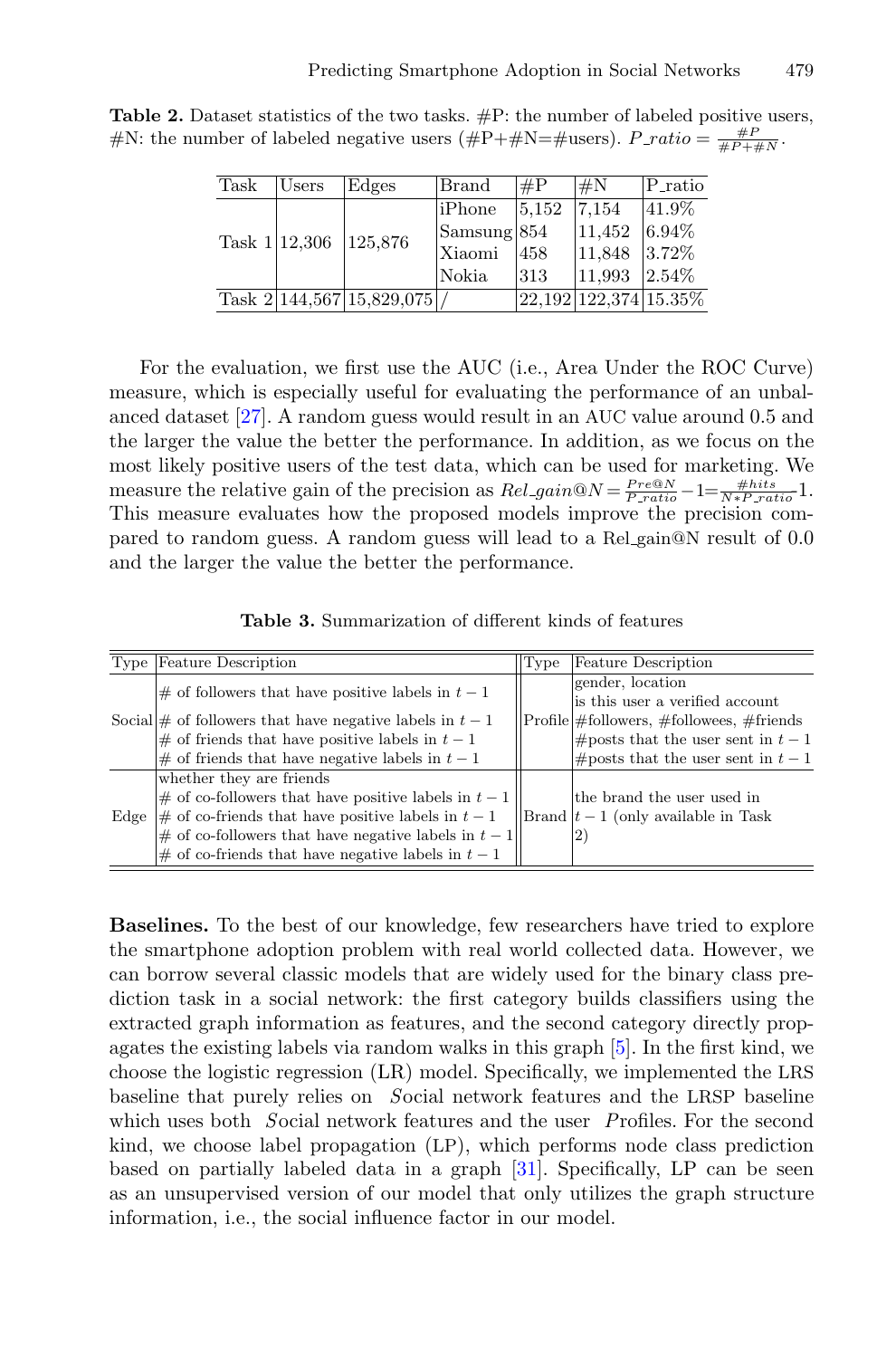

**Fig. 2.** Comparison of the AUC results of different models for Task 1

<span id="page-8-0"></span>

<span id="page-8-1"></span>**Fig. 3.** Comparison of the Rel gain@100 results of different models for Task 1

Also, to demonstrate the fitness of the three proposed factors in our model, we compare the proposed SHIP with three related models: SHI (Supervised Homophily-Influence), SHP (Supervised Homophily-Personlity) and SIP (Supervised Influence-Personality). Please note that the simplified SIP model can be seen as a superior version of the work proposed in [\[28\]](#page-13-11), which can automatically learn the relative importance parameter  $\alpha$  between influence and personality. In both LR and our proposed models, we have the regularization parameter  $\lambda$ . As the dataset is very large, choosing  $\lambda$  in a reasonable range (e.g., [0.01, 100]) has little impact on the final prediction results. For the remaining experiments, we empirically set  $\lambda = 10$ . We summarize the profile, edge, and social features we used in this paper in Table [3.](#page-7-1)

#### **4.2 Experimental Results**

**Overall Performance.** Task 1 focuses on predicting whether a user will buy a particular brand as first-time buying behavior. Fig. [2](#page-8-0) reports the AUC results of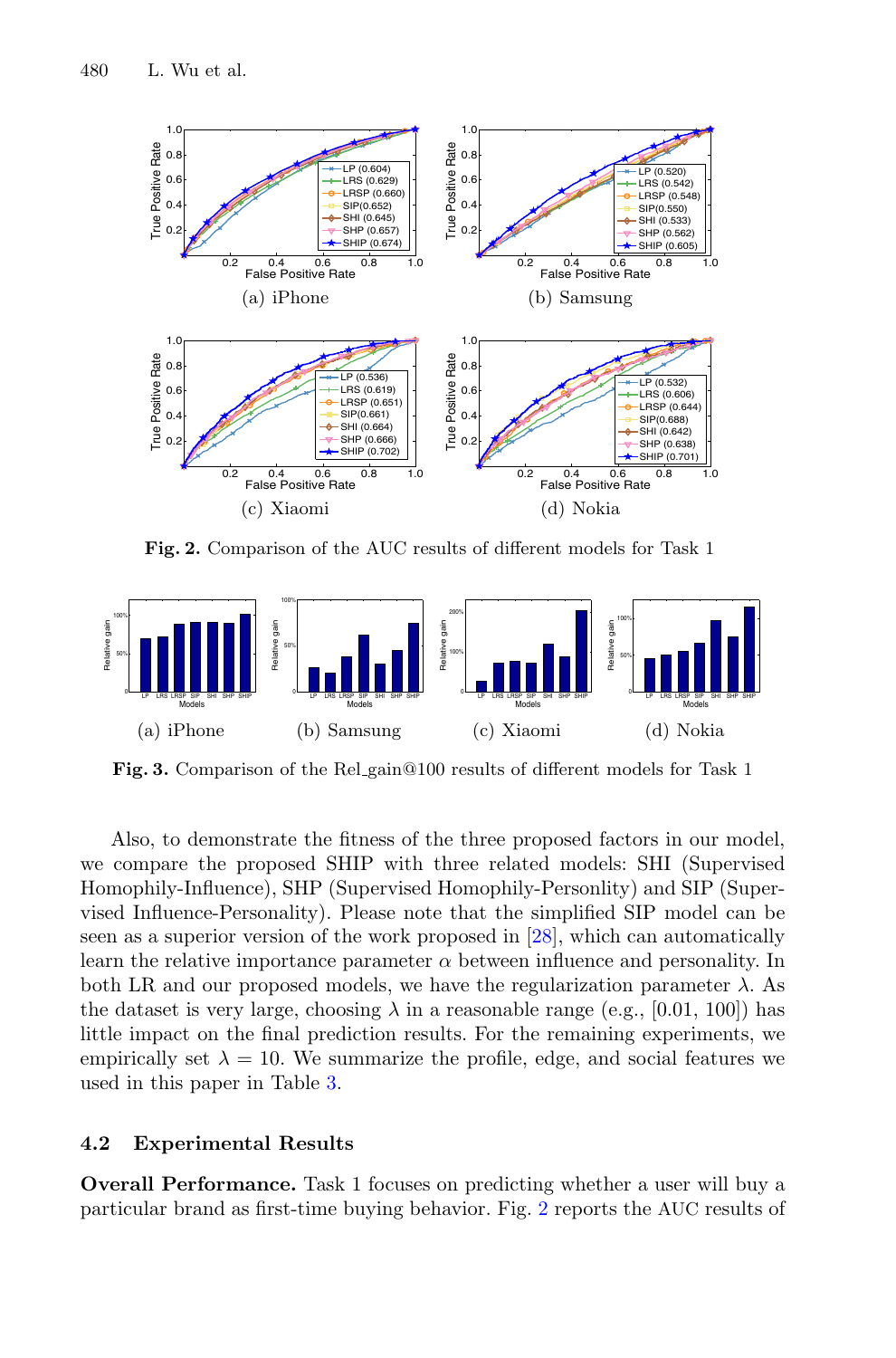different models, where each brand's prediction result is shown in the sub figure and the detailed AUC value is followed by each method in the legend. First, we observe that all models have better performance than a random guess.(i.e., an AUC value of 0.5) Among them, our proposed SHIP model is better than all baselines with regard to all brands, followed by the three related models (i.e., SIP, SHI and SHP), indicating the superiority of our proposed model and the importance of combining the three key factors together for predicting smartphone adoption. Although the overall trend is the same, the detailed AUC results vary. Among all brands, "whether to choose a Samsung for a first-time buying" is the hardest to predict and the best AUC result is only 0.605. One possible reason is that Samsung has too many device types, ranging from high-end smartphones that compete with the iPhone to entry-level smartphones. The reasons why people buy Samsung smartphones vary and are harder to predict. For the other brands, the AUC reaches about 0.7 for SHIP. The average improvement is 3% to 10% over LRSP and 15% to 30% for the remaining baselines. Similar trend can be found for the Rel gain@100 comparison as shown in Fig. [3.](#page-8-1) Based on the above analysis, we conclude that the proposed SHIP can help better capture the decision process for first-time buying behavior, thus generating better results than other baselines and related models for Task 1.



**Fig. 4.** Overall comparison of Task 2: brand change prediction

<span id="page-9-0"></span>In Task 2, we predict whether users will change brand in the next time period. Fig. [4](#page-9-0) reports both the AUC and the Rel gain@100 for different models in Task 2. The overall trends are the same as Task 1. For both metrics, SHIP performs the best, followed by our two related models (i.e., SIP and SHP) and LRSP baseline. However, the related SHI model and the LRS baseline, which do not consider the user preference factor, perform badly. In other words, after adding the user preference factor (i.e., the user profile features as shown in Table [3](#page-7-1) and the brand feature), the performance improvement is very significant. E.g., the improvement of LRSP over LRS is  $20.66\%$  for AUC and  $100\%$  for Rel gain@100, the improvement of SHIP over SHI is 35% for AUC and more than 100% for Rel gain@100. Why is the improvement so significant after adding the user preference factor? We leave the explanations for the next section.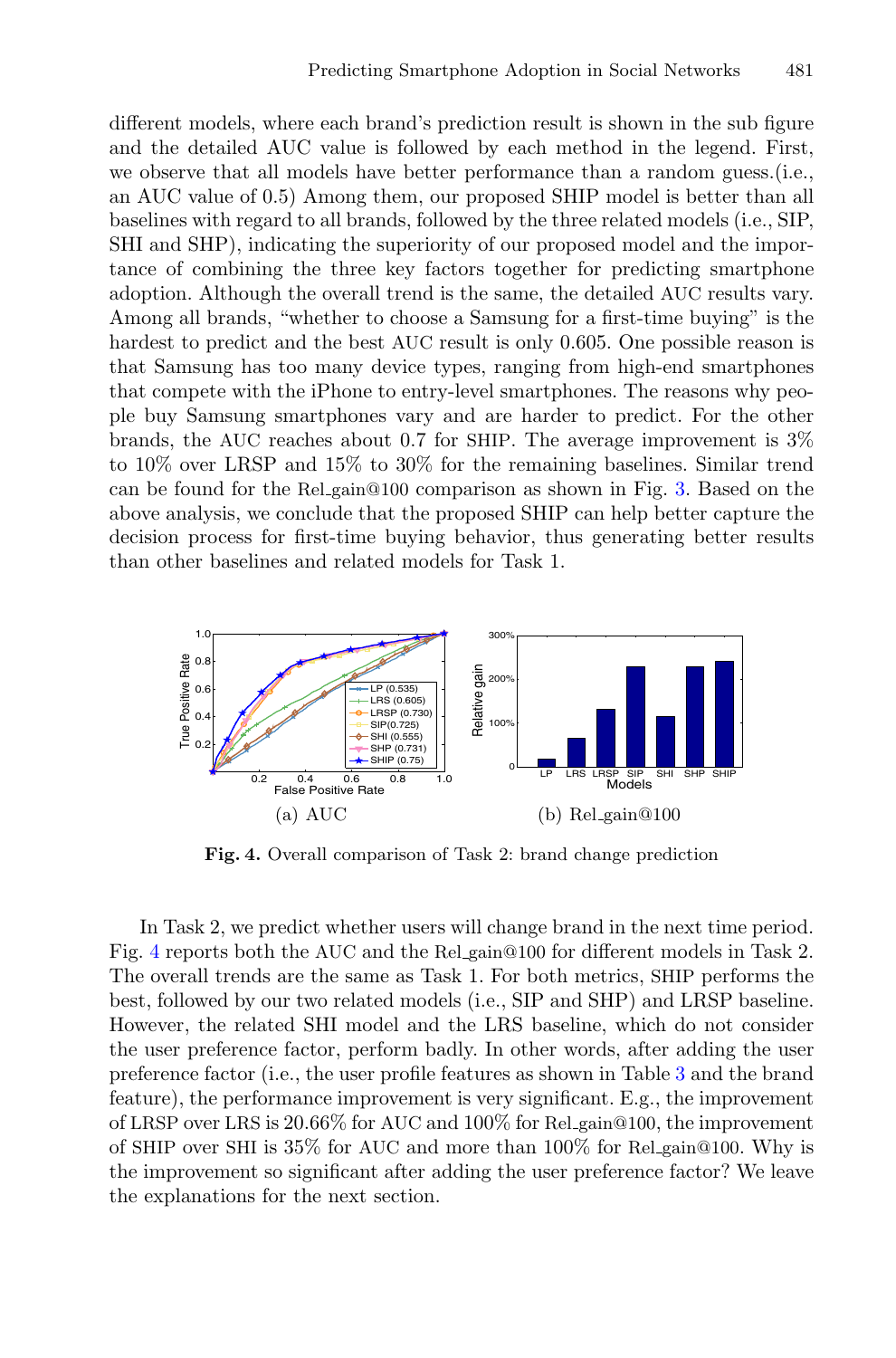<span id="page-10-0"></span>

| Factor      | $\label{thm:1} \begin{array}{ l } \hline \textbf{Weight Representation} & \textbf{ }\textbf{I}\textbf{Phone} \textbf{Samsung} \textbf{Xiaomi} \textbf{Nokia}  \hline \end{array}$ |       | Task 2 |       |                    |       |
|-------------|-----------------------------------------------------------------------------------------------------------------------------------------------------------------------------------|-------|--------|-------|--------------------|-------|
|             |                                                                                                                                                                                   |       |        |       |                    |       |
| Influence   | $(1-\alpha) \times (1-\beta)$                                                                                                                                                     | 0.822 | 0.644  | 0.540 | $0.692 \mid 0.157$ |       |
| Homphily    | $(1-\alpha) \times \beta$                                                                                                                                                         | 0.081 | 0.138  | 0.181 | 0.219              | 0.42  |
| Personality | $\alpha$                                                                                                                                                                          | 0.097 | 0.218  | 0.278 | 0.089              | 0.423 |
|             |                                                                                                                                                                                   |       |        |       |                    |       |

**Table 4.** The learned relative weight of each factor

**Impacts of the Parameters.** As shown in Eq. [\(1\)](#page-4-0),  $\alpha$  and  $\beta$  are two important parameters that control the relative effects of the three key factors for decisionmaking. We summarize the learned relative weight of each factor of the two tasks in Table [4.](#page-10-0) As shown in this table, in Task 1, the personality effect  $(\alpha)$  and the homophily effect (i.e.,  $(1-\alpha)*\beta$ ) for all brands are very small while the relative contribution of social influence for all brands is larger than 50%. That is to say, users are easily influenced by social neighbors for first-time buying behavior. In contrast to this, the social influence effect is very small in Task 2 (i.e., 15.7%) while there is a high impact of the personality factor and the homophily effect for brand change behavior. In other words, users are not easily influenced by social neighbors for changing brand. Their brand change behavior is more liked caused by the homophily effect and their own preferences.

<span id="page-10-1"></span>**Table 5.** Part of *v* in Task 2: the weight of the feature "the brand the user used in  $t-1"$ 

| Brand  | 'hone<br>ີ⊢        | Samsung   | Aiaomi                  | Nokia    |
|--------|--------------------|-----------|-------------------------|----------|
| Weight | $   \ast$<br>J.JJJ | $-0.269*$ | റററ*<br>$-1$ .<br>. 444 | $0.266*$ |

<sup>∗</sup>Pass the T test at the confidence level of 0.005.

For brand manufactures, they would like to explore the inherent reasons that may prevent customer loss, i.e., the brand change behavior in Task 2. As explained before, after adding the user preference factor, the performance improvement is prominent in Task 2. Also, the user personality effect contributes more than 40% to brand change behavior. So we will focus on the user personality effect of Task 2 in this section. Specifically, each dimension of parameter *v* controls the importance of the corresponding user related feature for smartphone adoption  $(Eq.(3))$  $(Eq.(3))$  $(Eq.(3))$ . The larger the absolute value of this dimension, the greater the corresponding feature weights for smartphone adoption. In Task 2, we have two kinds of user personality features: user profile features and the brand feature, which describes the brand a user used in  $t-1$ . To our surprise, all profile features' weights are around 0 and the weight of the brand feature dominates. Next, we try to use this brand feature only in the logistic regression model and the AUC reaches 0.7229, while LRSP's result is 0.7300. The improvement is less than 1% when adding so many user profiles and social features, which also indicates social neighbors' smartphone adoption status does not have a large impact on users' choices of changing smartphones. Thus, we argue, the most prominent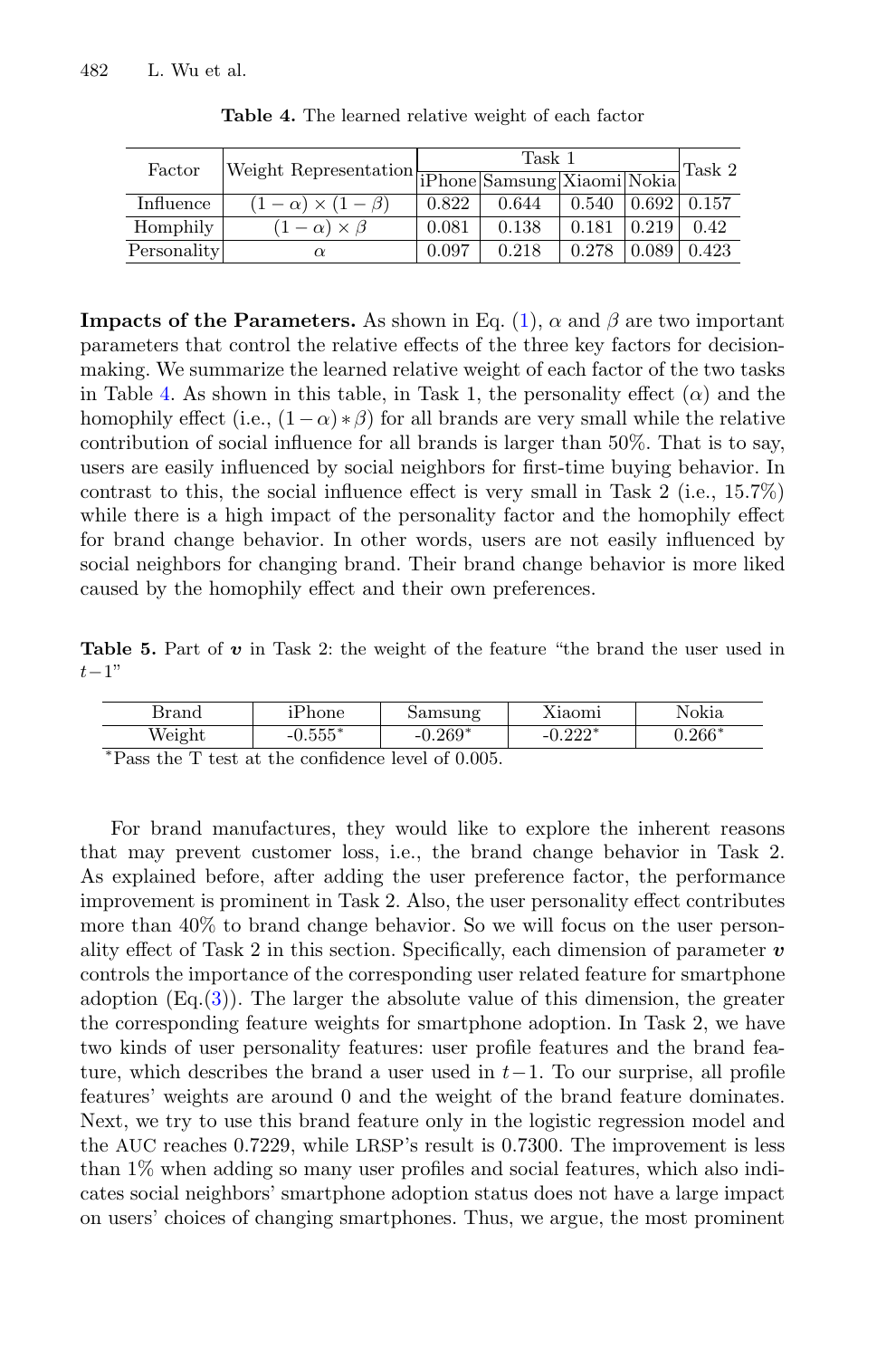factor that determines whether a user will change brands later is the current brand she/he uses. A user's decision on whether to change brands follows the overall brand loyalty. If most people that uses a particular brand in the current time period are likely to change brand in the next time, then this user is also likely to change without a discussion. Table [5](#page-10-1) shows the learned weights of the brand feature in Task 2. Among all the listed brands, iPhone users are most loyal. They do not like to change to another brand in the next time period, followed by Samsung and Xiaomi.

#### **5 Related Work**

Smartphone usage mining has attracted considerable attentions due to the rapid growth of the smartphone market in recent years. Some researchers revealed the correlation between mobile phone usage and user profiles [\[12,](#page-13-16)[20,](#page-13-17)[21](#page-13-18)]. Others attempted to consider the factors that affect people's choices when adopting a mobile device from various perspectives, such as culture [\[23\]](#page-13-2), technology needs [\[22](#page-13-3)] and perceived usefulness [\[18\]](#page-13-4). Among them, Harsha et al. found compelling evidence of social influence in the purchase of mobile phones by sample surveys from Asian countries [\[8\]](#page-12-6). However, nearly all these works relied on small-scale questionnaires without considering the smartphone adoptions in a large-scale social network.

Our work is closely related to the problem of production adoption prediction in social networks. Generally, some models purely utilized user's profiles in social networks for product adoption prediction [\[29](#page-13-8),[30\]](#page-13-9). Others further incorporated the aggregated features extracted from social networks to boost product adoption performance  $[6,9]$  $[6,9]$ . However, the global product diffusion process among linked users is rarely analyzed, not to mention distinguishing the relative contributions of each factor. While the importance of distinguishing various factors underlining people's correlated decisions in social networks has been well recognized, the related work mainly focused on the homophily factor and the social influence factor that lead to correlated user behaviors [\[2,](#page-12-3)[14\]](#page-13-10). The proposed solutions either estimated the upper bound of each factor or needed additional group information of users. On the contrary, our proposed model explicitly balances the correlated user behaviors and each user's own preference. Also, the relative performance of each factor can be learned automatically in the training process.

Our proposed model is also related to the node classification task, i.e., predict the classes of unlabeled nodes with partially labeled nodes in this graph [\[5](#page-12-5)[,13](#page-13-19),[26\]](#page-13-20). A basic assumption of these models is the label correlations in the network, thus we can propagate the labels with respect to the intrinsic graph structure [\[24](#page-13-21),[31\]](#page-13-15). To leverage both the social network structure and the edge features, in recent years, [\[3](#page-12-4)] first proposed a supervised random walk algorithm that guides label propagation, where the social influence factor is explicitly modeled. Zeng et al. [\[28\]](#page-13-11) further extended the supervised random walk model for user affiliation prediction by incorporating both the social influence and the user bias factors. Nevertheless, the homophily effect between linked users was neglected by all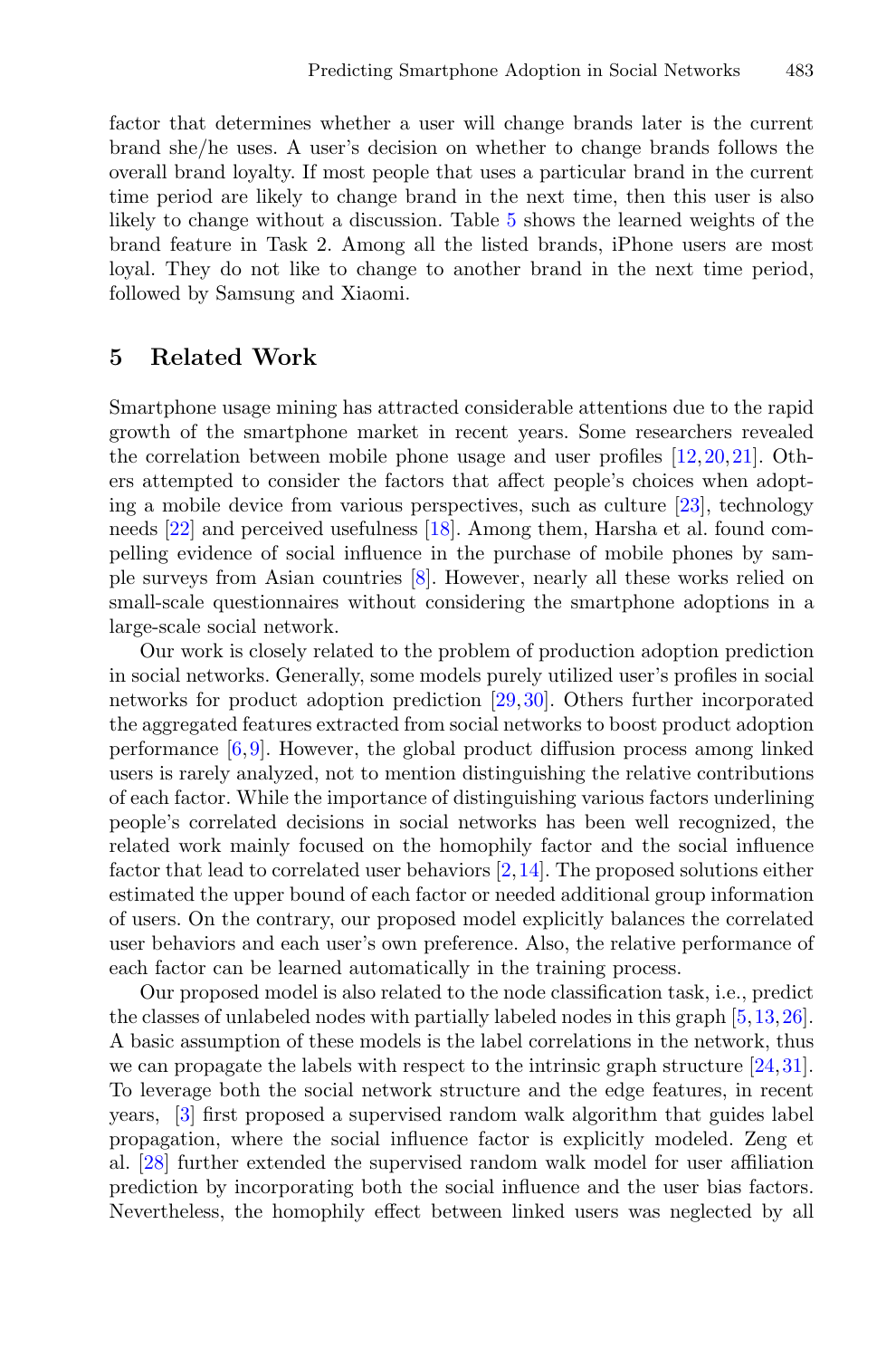these works. Thus our model can be seen as generalizing the recent advances of these related methods in node classification tasks. Moreover, in contrast to these previous approaches, our proposed model can automatically learn the relative effect of each factor while others needed to tune the parameters manually.

## **6 Conclusion**

In this paper, we have proposed a SHIP model for predicting smartphone adoption in a social network. Our model identified the three key factors in the decision-making process and can automatically distinguish the relative contributions of each factor. Experimental results on a large-scale dataset showed the strong prediction power of our model. An incisive conclusion is that the potential first-time smartphone buyers are largely influenced by social neighbors' choices while a user's decision on whether to change to another brand follows overall brand loyalty. In fact, the proposed model is also generally applicable to other node classification tasks. In the future, we plan to apply our model to other smartphone markets, and we will study the adoption in a finer granularity of time periods.

**Acknowledgments.** This research was partially supported by grants from the National Science Foundation for Distinguished Young Scholars of China (Grant No. 61325010) and the National High Technology Research and Development Program of China (Grant No. 2014AA015203).

## **References**

- <span id="page-12-0"></span>1. Idc's forcast research. <http://www.idc.com/getdoc.jsp?containerId=prUS24314413>
- <span id="page-12-3"></span>2. Aral, S., Muchnik, L., Sundararajan, A.: Distinguishing influence-based contagion from homophily-driven diffusion in dynamic networks. PNAS **106**(51), 21544–21549 (2009)
- <span id="page-12-4"></span>3. Backstrom, L., Leskovec, J.: Supervised random walks: predicting and recommending links in social networks. In: WSDM, pp. 635–644. ACM (2011)
- <span id="page-12-1"></span>4. Baum, W.M.: Understanding behaviorism: Science, behavior, and culture. Harper-Collins College Publishers (1994)
- <span id="page-12-5"></span>5. Bhagat, S., Cormode, G., Muthukrishnan, S.: Node classification in social networks. In: Social Network Data Analytics, pp. 115–148. Springer (2011)
- <span id="page-12-7"></span>6. Bhatt, R., Chaoji, V., Parekh, R.: Predicting product adoption in large-scale social networks. In: CIKM, pp. 1039–1048. ACM (2010)
- <span id="page-12-2"></span>7. Boe, B.J., Hamrick, J.M., Aarant, M.L.: System and method for profiling customers for targeted marketing (2001). US Patent 6,236,975
- <span id="page-12-6"></span>8. De Silva, H., Ratnadiwakara, D., Zainudeen, A.: Social influence in mobile phone adoption: Evidence from the bottom of the pyramid in emerging asia. Information Technologies & International Development **7**(3) (2011)
- <span id="page-12-8"></span>9. Guo, S., Wang, M., Leskovec, J.: The role of social networks in online shopping: information passing, price of trust, and consumer choice. In: EC, pp. 157–166. ACM (2011)